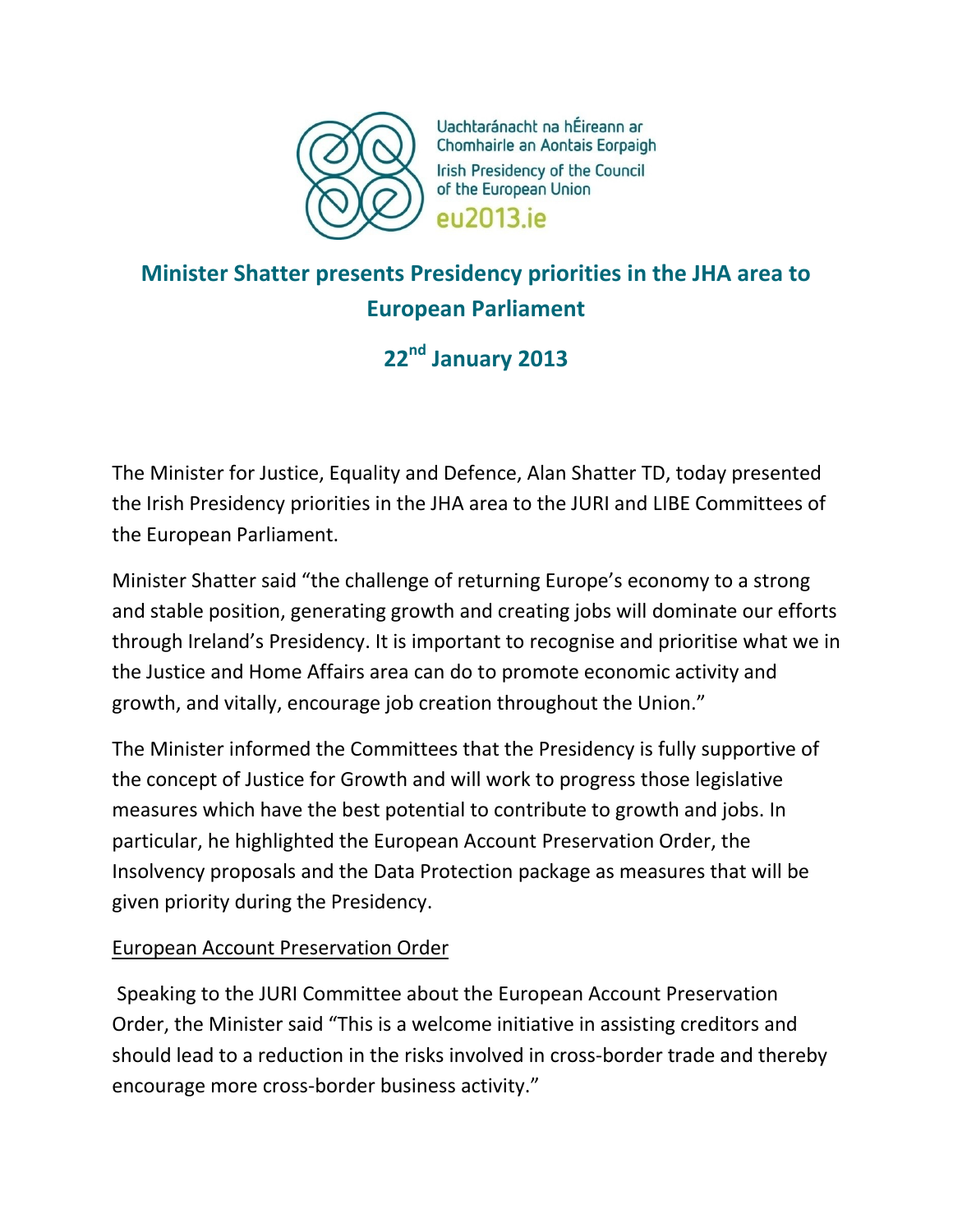#### **Insolvency**

In relation to the European Commission's new Insolvency proposals, the Minister stressed the importance of the EU being seen to respond to the very significant indebtedness problems that both businesses and citizens are suffering. Speaking in regard to cross-border insolvency proceedings, the Minister highlighted the challenge of moving away, where possible and appropriate, from a liquidation approach to insolvency to that of rescue and restructuring.

### Data Protection

Speaking to the LIBE Committee, the Minister emphasised the priority being given to the reform of EU Data Protection laws by the Irish Presidency. He told the Committee, "Data Protection measures will not only serve to protect the privacy of all European citizens, a valuable end in itself, but in doing so they will also increase the confidence and trust consumers have in online transactions and encourage their greater use. These measures can contribute to increased crossborder trade in the internal market and to higher levels of investment, innovation and, ultimately employment in this expanding area".

#### Tackling Crime

The Minister also informed the Committee that the Directive on the freezing and confiscation of proceeds of crime is another key priority for the Presidency. He pointed to the success of the Irish Criminal Assets Bureau in targeting the proceeds of crime and expressed the hope that mutual recognition proposals will be presented by the European Commission in the near future dealing with mutual recognition across the EU of confiscation orders made in individual Member States.

## Passenger Name Records Directive

The Minister also highlighted the proposed Passenger Name Records Directive (PNR) as an important commitment in the context of the fight against terrorism and serious crime and one which is a priority for the EU. "PNR is a tool of proven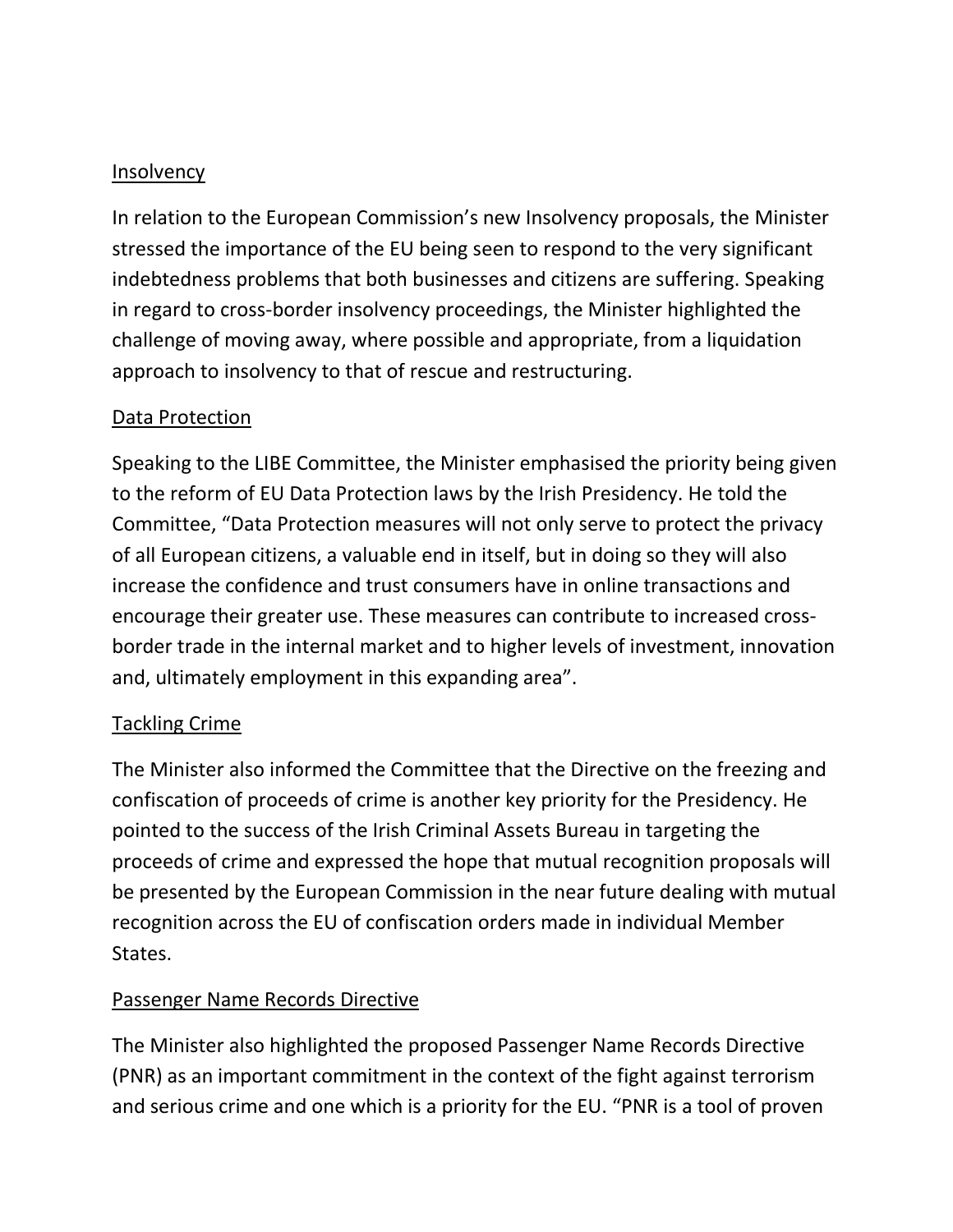value to police and intelligence services in combating the scourges of drug smuggling, trafficking in human beings and, of course, terrorism, all of which pose shared threats to the EU Member States" said the Minister. He also stressed the importance of prioritising the safety of citizens and the need for Member States to work together to that end.

The Minister informed the Committee of the Presidency intentions in relation to the Schengen-related dossiers and other Immigration, Visas and Asylum matters that will be active during the Presidency; in particular, he indicated the aim of the Presidency to complete the negotiations on the proposed Common European Asylum System.

22 January 2013

**FNDS** 

Note for Editors:

#### JURI Committee

The Committee on Legal Affairs (JURI) is responsible for:

1. The interpretation and application of Union law and compliance of Union acts with primary law, notably the choice of legal bases and respect for the principles of subsidiarity and proportionality;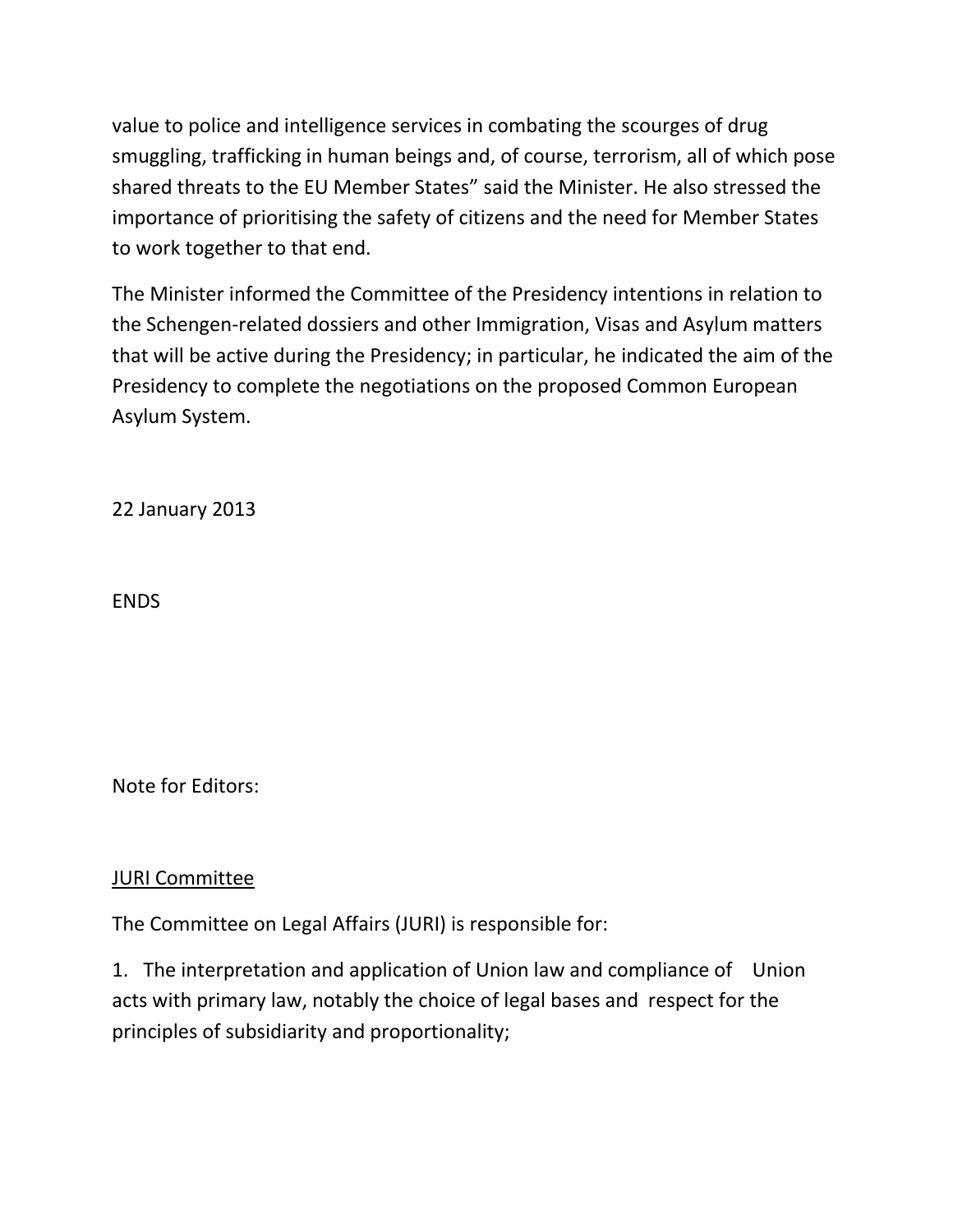2. The interpretation and application of international law, in so far as the European Union is affected;

3. The simplification of Union law, in particular legislative proposals for its official codification;

4. The legal protection of Parliament's rights and prerogatives, including its involvement in actions before the Court of Justice of the European Union;

5. Union acts which affect the Member States' legal order, namely in the fields of:

- (a) civil and commercial law,
- (b) company law,
- (c) intellectual property law,
- (d) procedural law;

6. Measures concerning judicial and administrative cooperation in civil matters;

7. Environmental liability and sanctions against environmental crime;

8. Ethical questions related to new technologies, applying the procedure with associated committees with the relevant committees;

9. The Statute for Members and the Staff Regulations of the European Union;

- 10. Privileges and immunities as well as verification of Members' credentials;
- 11. The organisation and statute of the Court of Justice of the European Union;
- 12. The Office for Harmonisation in the Internal Market.

JURI has a highly specialised role as the legal adviser of Parliament on a certain number of horizontal questions: the legal basis of Union acts, implementing and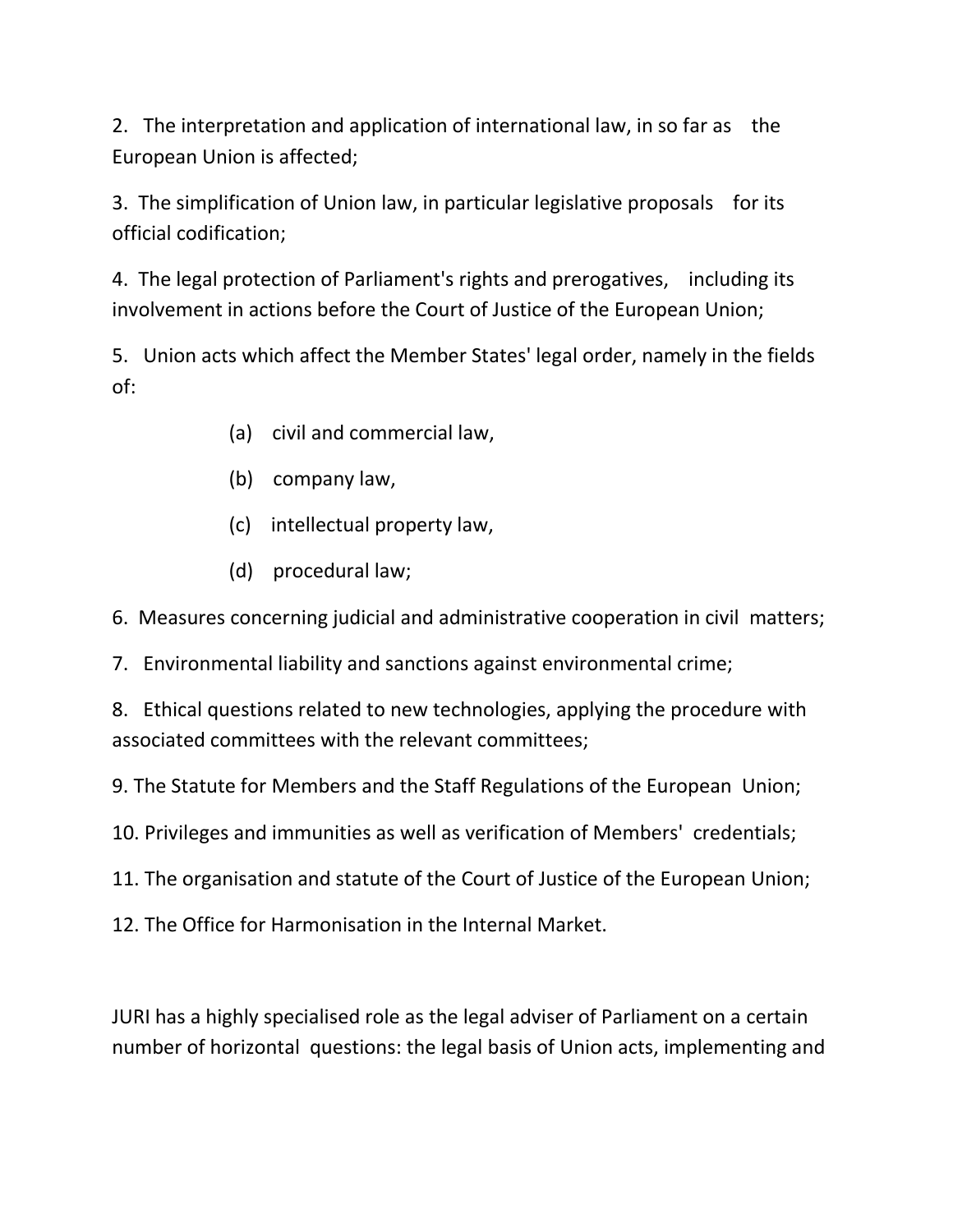delegated acts, and issues concerning subsidiarity and disputes involving Parliament.

JURI has 50 members and substitutes.

# LIBE Committee

The LIBE committee is one of the most important and active committees of the EP, both in terms of its size (it is one the largest with 118 MEPs, of whom 60 are members and 58 substitutes) and above all in terms of its co-legislative activities, especially since the entry into force of the Treaty of Lisbon. Practically the whole field of JHA is now subject to co-decision, with the exception of family law, operational police cooperation and a few other areas.

The LIBE committee is in charge of most of the legislation and democratic oversight for policies linked to the transformation of the European Union in the area of freedom, security and justice. These policies are intertwined with the implementation of the EU Charter of Fundamental Rights and with the strengthening of the EU citizenship.

The LIBE Committee is responsible for:

1. The protection within the territory of the Union of citizens' rights, human rights and fundamental rights, including the protection of minorities, as laid down in the Treaties and in the Charter of Fundamental Rights of the European Union;

2. The measures needed to combat all forms of discrimination other than those based on sex or those occurring at the workplace and in the labour market;

3. Legislation in the areas of transparency and of the protection of natural persons with regard to the processing of personal data;

4. The establishment and development of an area of freedom, security and justice, in particular:

 (a) measures concerning the entry and movement of persons, asylum and migration,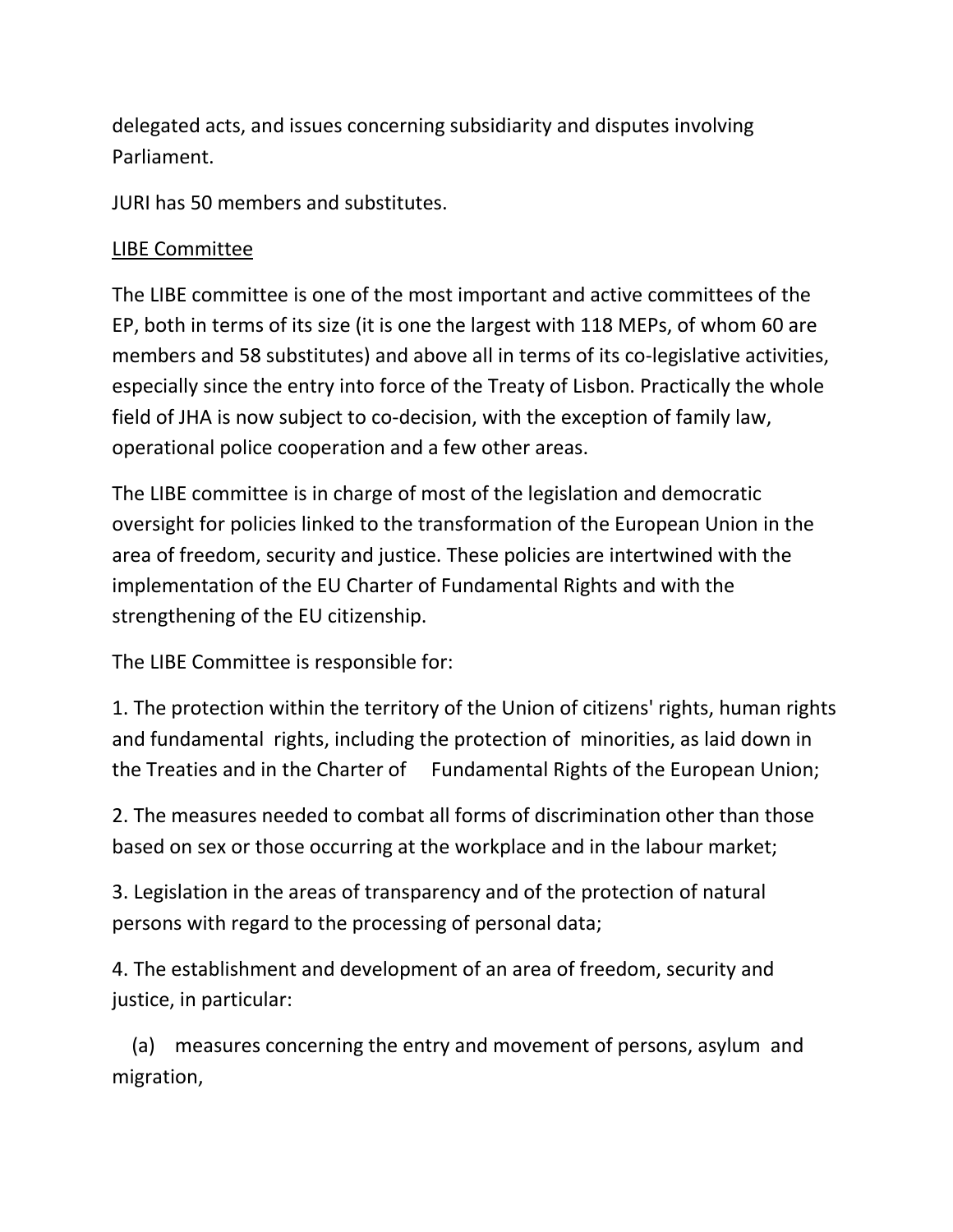(b) measures concerning an integrated management of the common borders,

(c) measures relating to police and judicial cooperation in criminal

matters;

5. The European Monitoring Centre for Drugs and Drug Addiction and the European Union Agency for Fundamental Rights, Europol, Eurojust, Cepol and other bodies and agencies in the same area;

6. The determination of a clear risk of a serious breach by a Member State of the principles common to the Member States.

Data Protection Regulation and Directive – these measures are aimed at ensuring that citizens have control over their personal data, strengthening confidence in the digital economy and supporting the growth of the Digital Single Market.

Aim of Presidency: The Presidency intends to hold a large number of Working Party meetings with a view to advancing both measures as far as possible. The aim is to secure agreement on key aspects of the Regulation while not neglecting the Directive.

Regulation creating a European Account Preservation Order – the general objectives of this measure are to facilitate the recovery of cross-border claims for citizens and businesses, in particular SMEs, and to improve the efficiency of enforcement of judgments in civil and commercial matters concerning crossborder disputes.

Aim of Presidency: The Presidency aims to reach agreement on broad guidelines or specific elements in relation to the proposal.

Regulation dealing with insolvency – this proposed revision of the 2000 Insolvency Regulation aims to modernise the existing insolvency rules to facilitate an EU "rescue and recovery" culture for companies and individuals in financial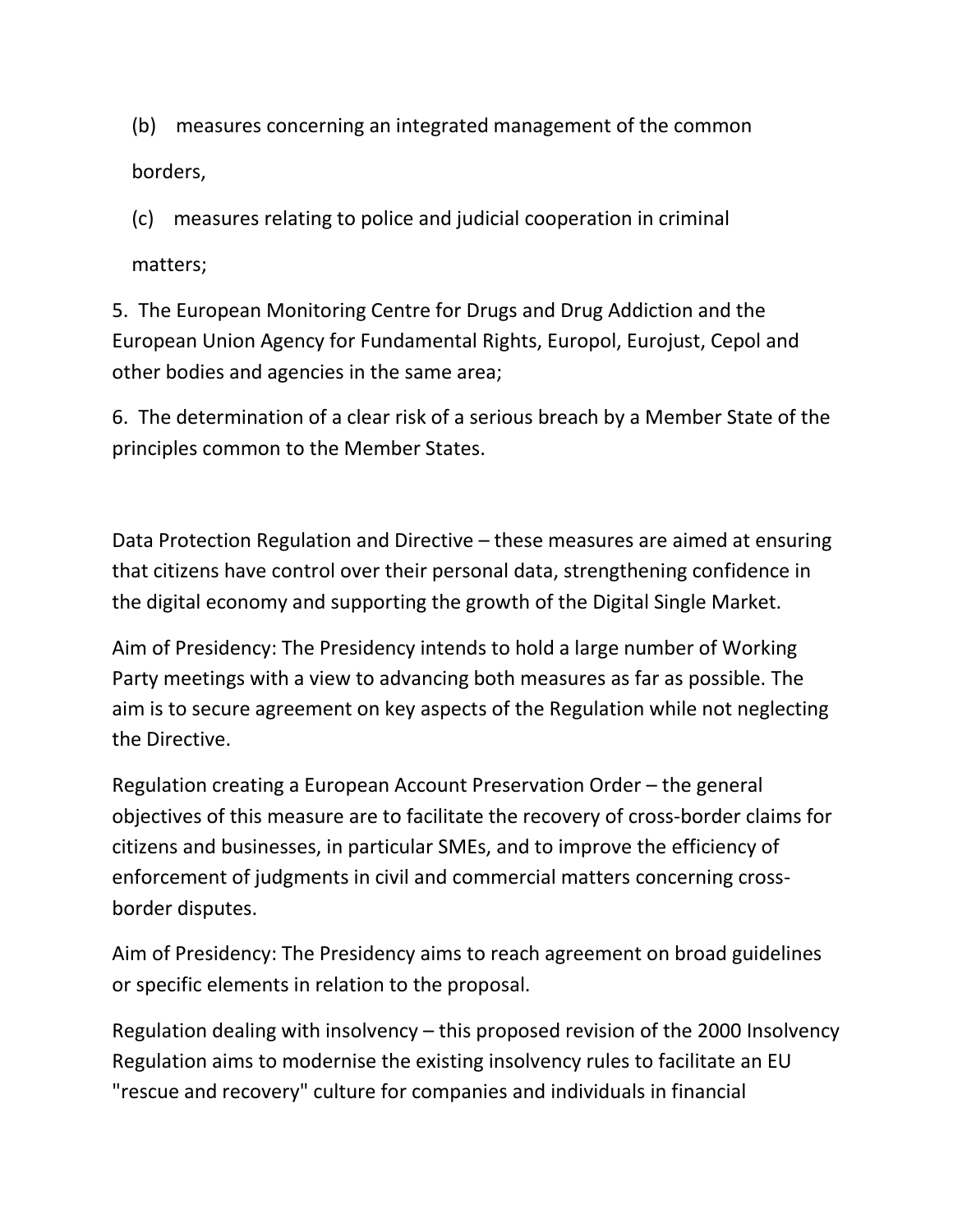difficulties. The proposal will also make cross-border insolvency proceedings more efficient and effective.

Aim of Presidency: The Presidency initiated the discussions on this dossier at the Informal Council on 17/18 January and will seek to advance it as far as possible.

Schengen-related dossiers—

- $\bullet$  Implementation of the SIS II project the second generation of the Schengen Information system (SIS II) is scheduled to become fully operational by end March 2013
- Schengen Governance Package this 'package' comprises two proposals:
- a Regulation on an evaluation mechanism to verify application of the Schengen acquis;
- and amendments to the Schengen Borders Code to provide stricter common rules on the temporary reintroduction of internal border controls.

Aim of Presidency: The aim of the Presidency is to conclude negotiations.

Draft Council Decision on the accession of Bulgaria and Romania to the Schengen area.

Aim of Presidency: The Presidency will continue negotiations in Council to advance agreement on the accession of Bulgaria and Romania to the Schengen Convention.

Directive on the confiscation and recovery of criminal assets – this proposal seeks to lay down minimum rules for Member States with respect to freezing and confiscation of criminal assets.

Aim of Presidency: The Presidency will seek to reach an agreement on this dossier with the European Parliament.